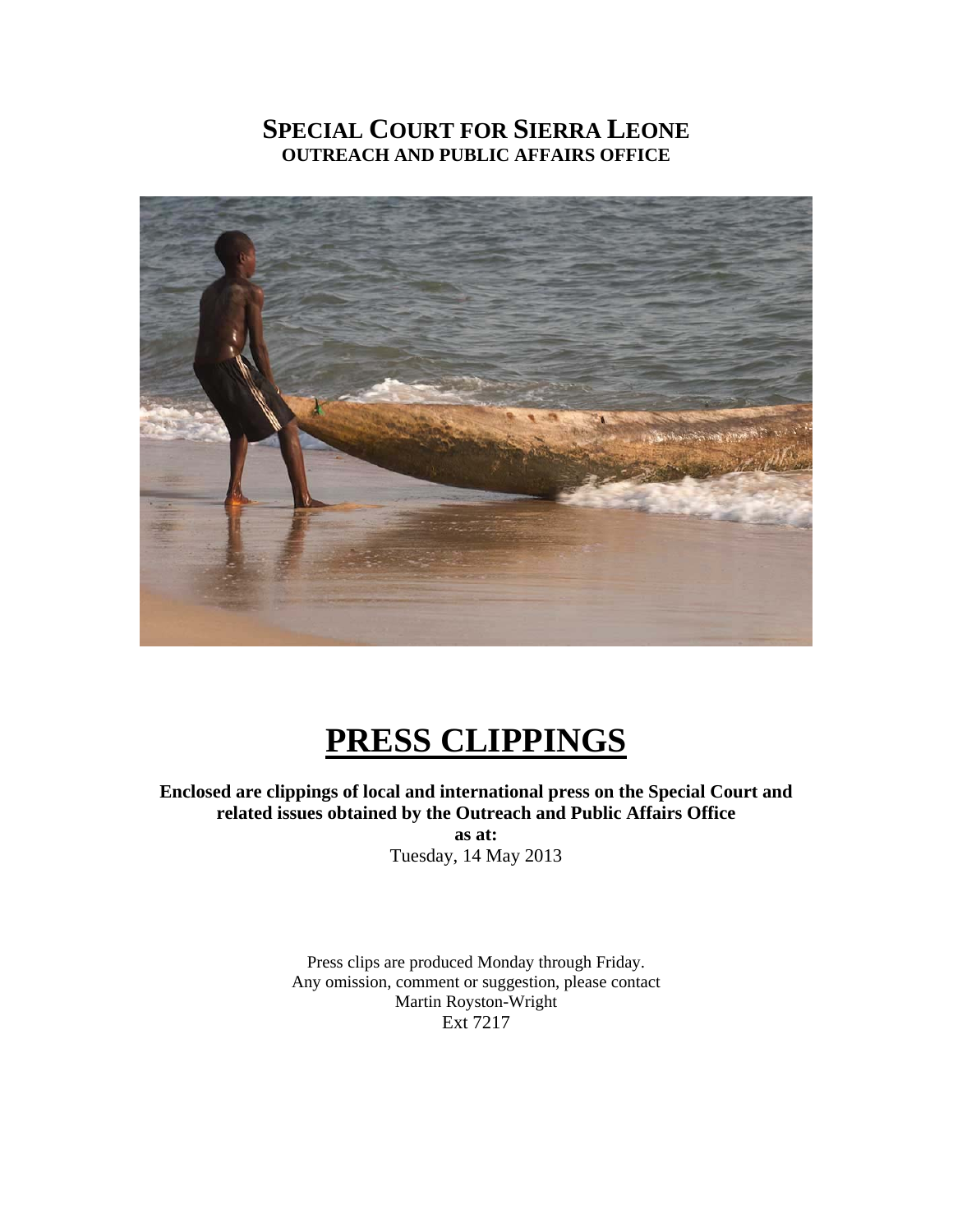| <b>Local News</b>                                                                       |               |
|-----------------------------------------------------------------------------------------|---------------|
| Appeal Judgement In Prince Taylor Contempt / Concord Times                              | Page 3        |
| Taylor's Appeals Judgement Today / Independent Observer                                 | Page 4        |
| <b>International News</b>                                                               |               |
| Lessons From Sierra Leone / The Tribune                                                 | Pages 5-6     |
| Africa Must Act to Stop The West/ The Chronicle                                         | Pages 7-8     |
| War Criminals Will be Booked No Matter How Long They Run / Newstime Africa              | Pages 9-10    |
| Právo: Czech Rep Pays for Membership of Nonsensical Institutions / Prague Daily Monitor | Pages $11-12$ |
| Dallaire a Vice for the Children / The Catholic Register                                | Pages 13-14   |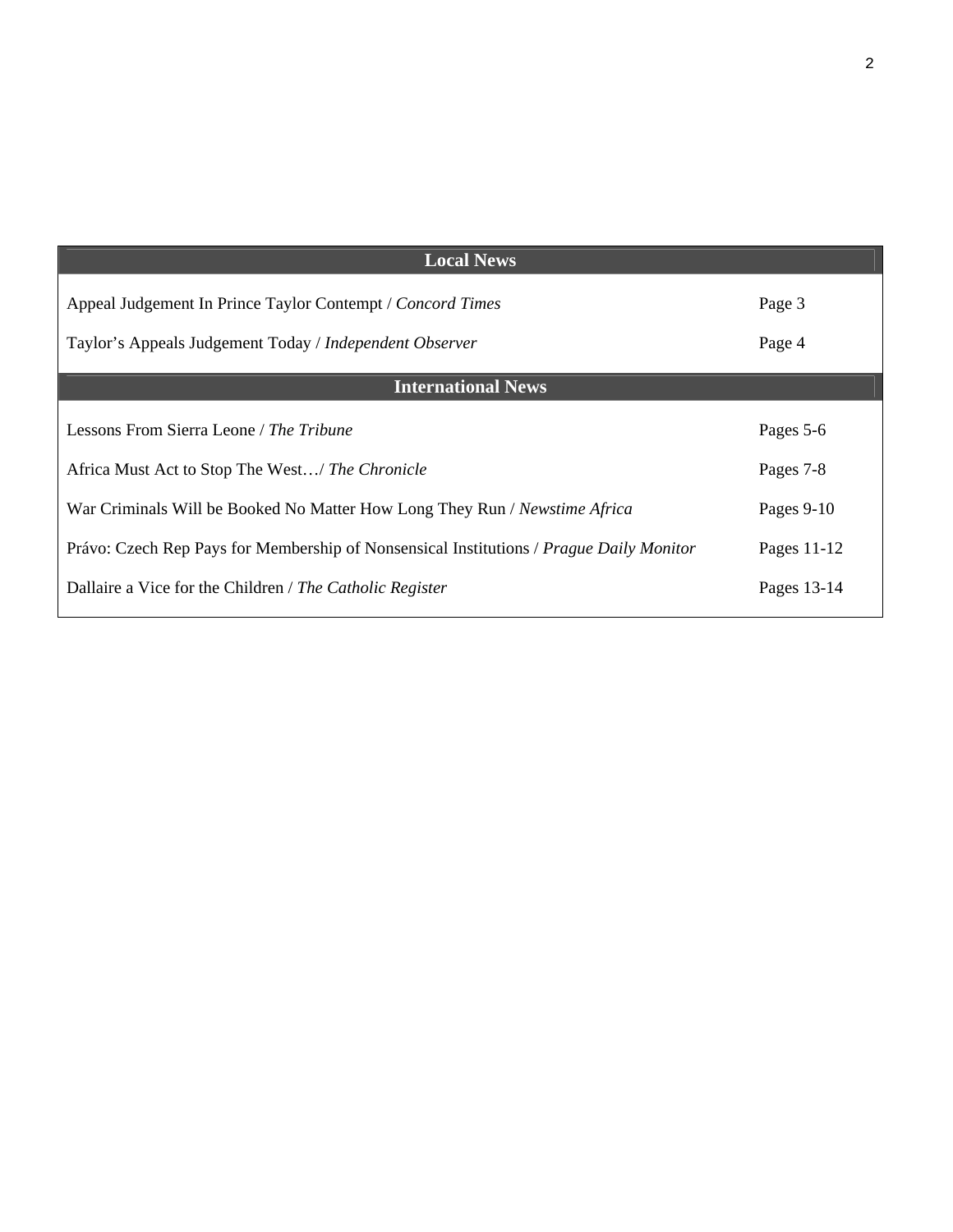# **Appeal judgement in Prince Taylor contempt delivered today**

he Appeals Chamber. consisting of Justice Emmanuel Ayoola (presiding), Justice Renate Winter and Justice Jon Kamanda, will deliver its appeal judgement in the case of Independent Counsel versus Prince Taylor today Tuesday, 14 May 2013.

Judgement will be delivered from The Hague and will be streamed to the Special Court's courtroom in

Freetown, a release from the Special Court for Sierra Leone states.

Prince Taylor, a former Special Court defence investigator, was found guilty on 25 January 2013 on five counts of contempt of court for interfering with witnesses. He was sentenced on 8 February 2013 to serve two and half years in prison.

The defence has appealed on four grounds against the judgement, and on two grounds against the sentence.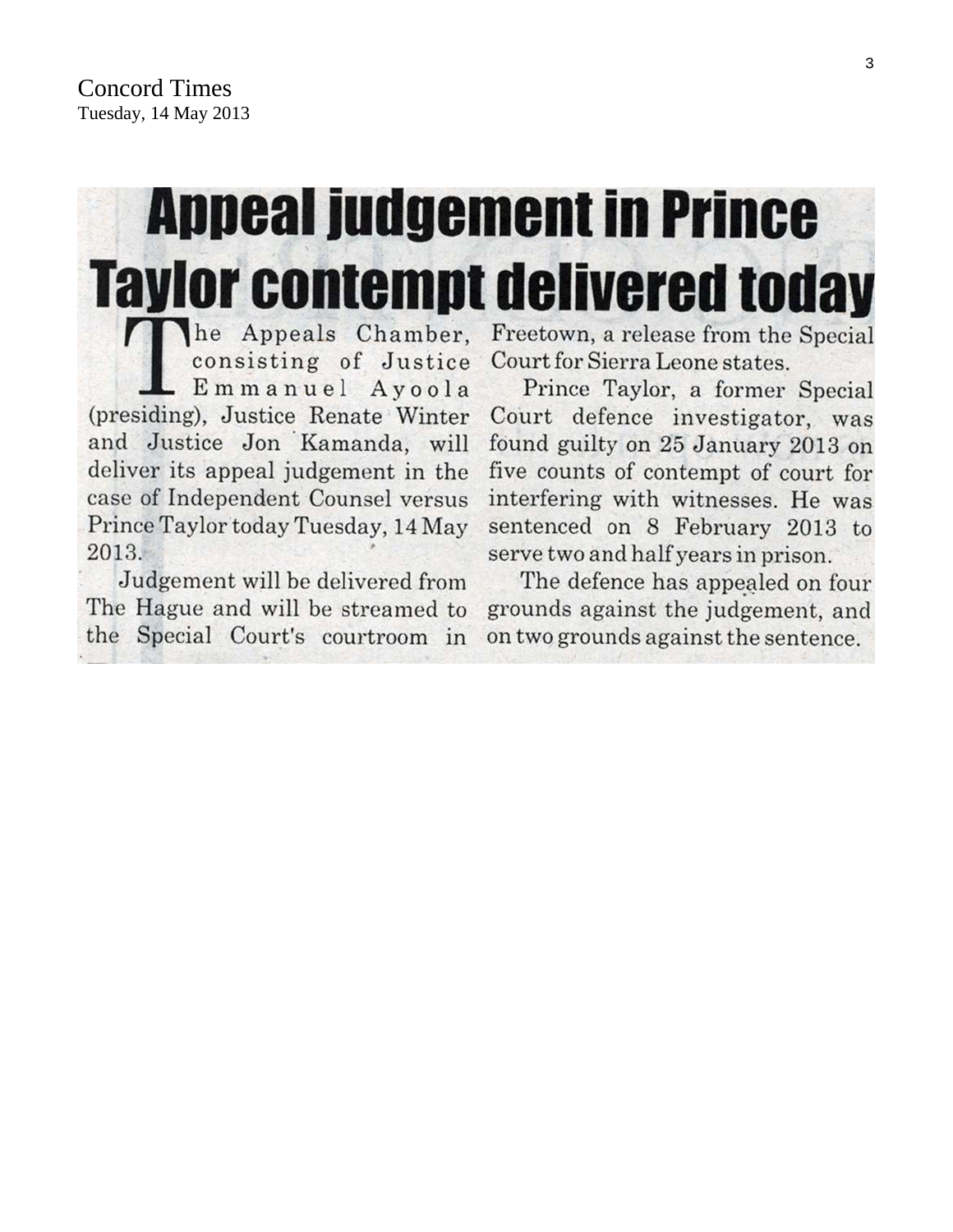# **TAYLOR'S APPEALS JUDGEMENT TODAY**

The Special Court Appeal Chamber, consisting of Justice Emmanuel Ayoola (Presiding), Justice Renate Winter and Justice Jon Kamanda will deliver its judgment in the case of Independent Counsel vs. Prince Taylor today at 12:30pm. Judgment will be delivered from The Hague and will be streamed to the Special Court's courtroom in Freetown. Prince Taylor, a former SCSL defence investigator was found guilty on 25 January 2013 on five counts of contempt of court for interfering with witnesses. He was

sentenced on 8<sup>th</sup> February 2013 to serve two -and thalf years in prison. The defence has appealed on four grounds against

the judgement and on two grounds against the sentence.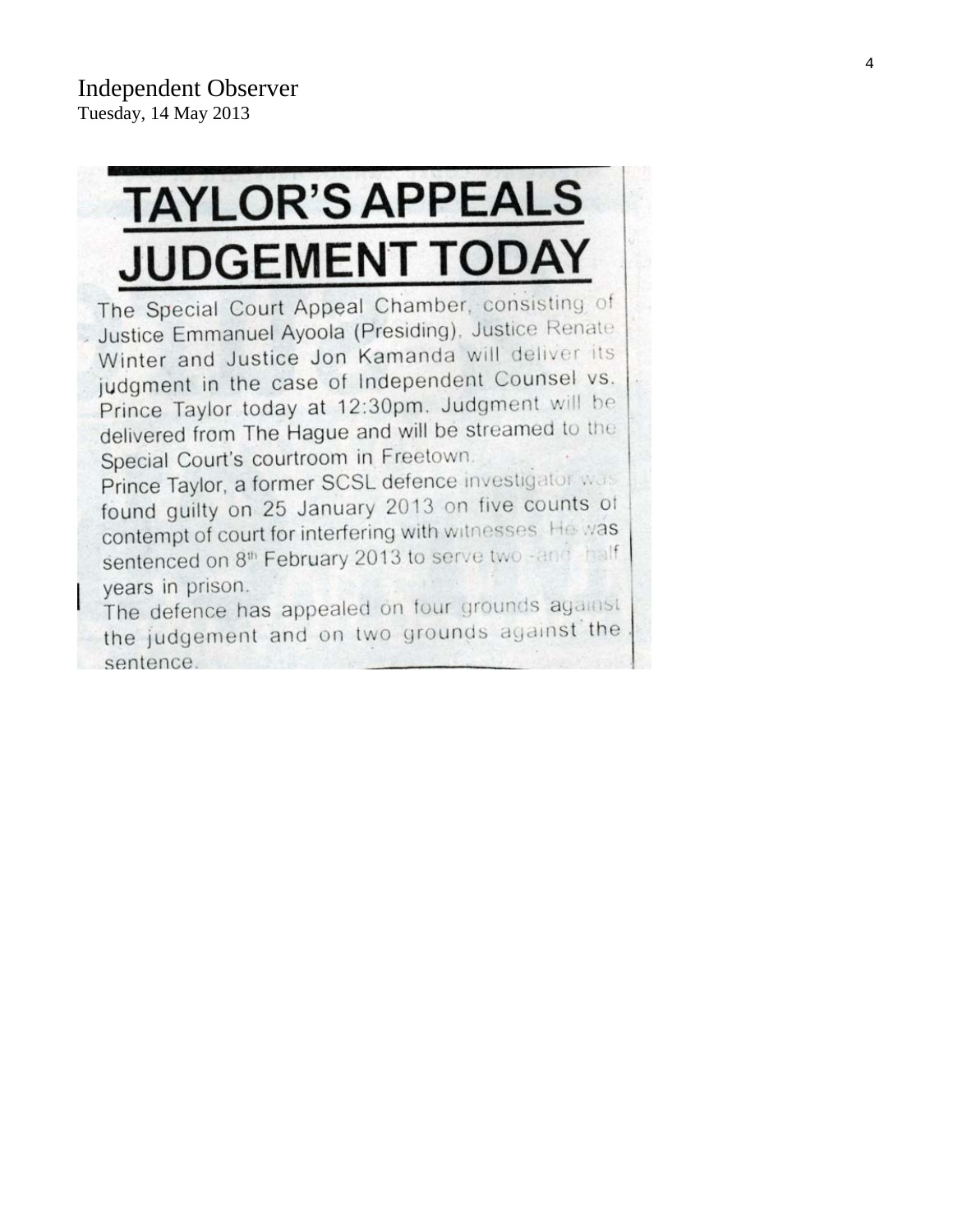# The Tribune (Nigeria)

Monday, 13 May 2013

#### **Lessons from Sierra Leone**

Sierra Leone's tragedy was a foretold calamity. The foundation was laid by Siaka Stevens, the country's third prime minister from 1967 to 1971 and its first president from 1971 to 1985. He was the one who took his country from a multi-party state to a one-party state. He was also the one who took the nation from the acme of prosperity to the nadir of poverty. He subjugated the parliament and chained the judiciary. He was the state and ruled as he wished; the opposition was effectively cowed and those who refused to be cowed were either executed or exiled.

 The Sierra Leonean first president's favourite saying was "a cow eats where it is tethered" and he lived this axiom to the hilt. His 17-year rule was mainly for personal aggrandizement. There was no line between the public treasury and his personal purse, he disbursed as he willed. Through his corrupt practices, he perverted all state institutions and brought them to their knees. When he had enough of pillaging and pillorying the country, he stepped down in 1985 and handed over to Major General Joseph Momoh.

If Stevens laid the foundation for Sierra Leone's crash, Momoh completed the exercise and superintended over the eventual destruction of the state. He continued with and encouraged the plundering of the state resources to the extent that the state could not pay its civil servants and the entire state infrastructure collapsed. Eventually, all the public schools closed down as teachers refused to work when they were not paid, only the rich could afford to engage private teachers or send their children to foreign schools, other children and youths roamed the streets. When the heat got fiercer, the professionals fled Sierra Leone and went looking for greener pastures in other countries.

At this time, the most lucrative enterprise in the country was smuggling diamonds. The illegal business became more intense after De Beers, a private company who had partnered the government in running the National Diamond Mining Corporation. Although the Momoh-led administration embarked on some antismuggling measure, the government lacked the political will to walk the talk. The extreme poverty in the country and the seeming cluelessness of the government in addressing the rising economic crises in the country gave rise to a rebel group supported by Mr Charles Taylor, the Revolutionary United Front (RUF). The incapability of the government to quell the insurgency as well as solve the economic problem led to some junior officers in the army led by Captain Valentine Strasser staging a coup d'état that ousted General Momoh from power in 1992. The junior officers later established the National Provisional Ruling Council (NPRC).

Historians believe that the Sierra Leonean war would have ended shortly after it was started by the RUF which specialised in looting, raping and killing if not that the Sierra Leone Army (SLA) which was expected to quell the uprising also embarked on looting, raping and killing.

According to a source, "After retaking captured towns, the SLA would perform a 'mopping up' operation in which the towns people were transported to concentration camp styled 'strategic hamlets' far from their homes in Eastern and Southern Sierra Leone under the pretence of separating the population from the insurgents. However in many cases, this was followed by much looting and theft after the villagers were evacuated." Not unexpectedly, this pitched the people against the soldiers and gave rise to a grassroots militia group known as Kamajors. The Kamajors fought both the RUF and the soldiers to a standstill but the war still raged with the RUF in effective control of most parts in the Eastern and Southern regions of the country. It was not until ECOMOG peace keepers joined in the effort in 1993 that they were able to push the rebels to the Sierra Leone—Liberia border.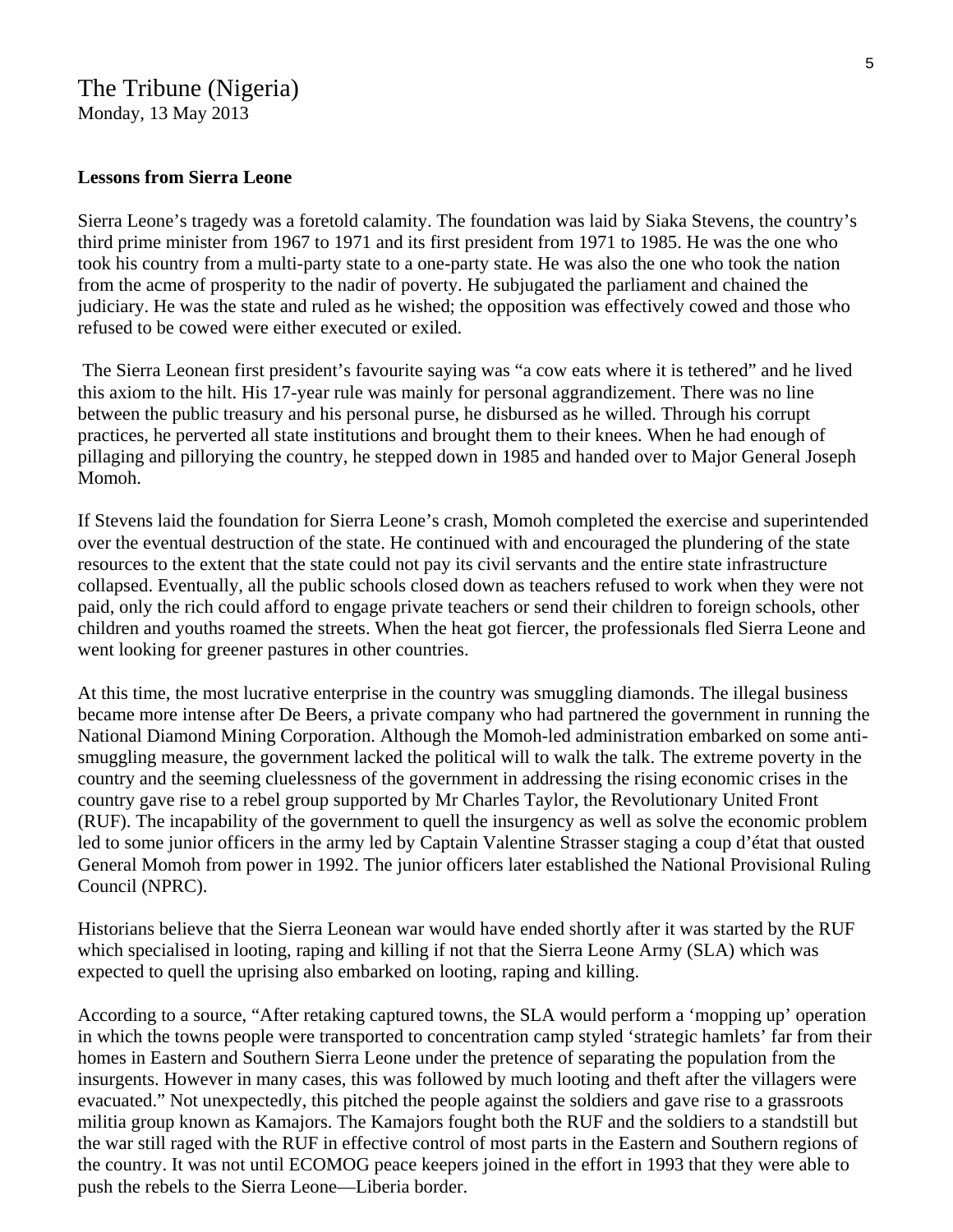In 1995, the government engaged Executive Outcomes, a paramilitary group from South Africa. With superior military skills, the EO outmatched the rebels and destroyed their main operation base. The RUF admitted defeat and agreed to sign the Abidjan Peace Accord on November 30, 1996. The ceasefire agreement enabled the country to conduct parliamentary and presidential elections with Ahmed Tejan Kabbah emerging as the new president.

But the new government was hasty in disengaging the EO in February of 1997. The rebels seeing that the EO had left resumed hostilities again at the end of March. The country was back in war and it was not until 2002 before a lasting solution to the war was found.

The war finally ended when the United Nations demanded that the Liberian government should expel all RUF members, stop its support to the Force as well as its encouragement of illicit diamond trade. The compliance of the Liberian government with the directives clipped the wings of the RUF and led to its disintegration and its willingness to sign a new peace treaty which it abided by.

On 18 January 2002, President Kabbah declared the eleven-year long Sierra Leone Civil War, which had consumed about 50,000 people, officially over.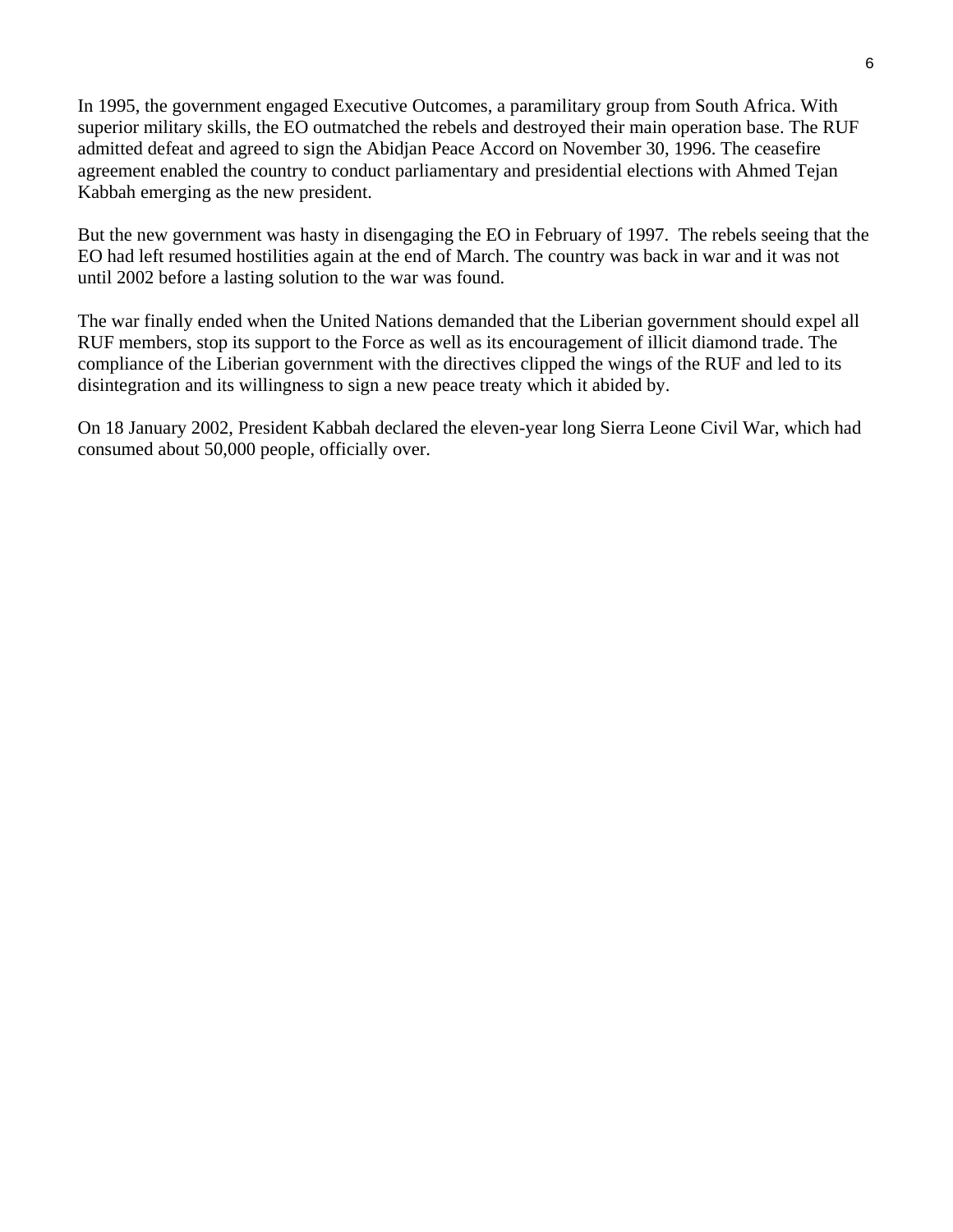### **Africa must act to stop the west - Barton-Odro Email this**

The First Deputy Speaker of Ghana's Parliament, Ebo Barton-Odro, has told the Pan-African Parliament (PAP) that the time had come for Africa to act swiftly to stop the West from dictating to the continent, when it comes to legal matters that have an international character.

"If we have the necessary legal systems in place, it will help prevent small magistrate courts in the European countries from making orders that our heads of states should be sent to the International Court of Justice," the Ghanaian legislator stressed, noting "that is very key."

The First Deputy Speaker, who is the leader of a five-member Ghanaian delegation to the Second Ordinary Session of the Third Parliament of the Pan-African Parliament, made this observation on Tuesday, when contributing to a debate on the floor of the continent's Consultative and Advisory body.

His argument was provoked by a debate on the Activity Report of the Pan-African Parliament, presented by the President of the PAP, Bethel Nnaemeka Amadi.

President Amadi, in his presentation, told the Assembly that the PAP was working in collaboration with the African Court to strengthen existing laws that deal with human rights issues.

Barton-Odro, who doubles as Member of Parliament for Cape-Coast North, said the achievement of having strong courts in Africa to stop the west from making orders to heads of state in the continent, was "not to say the courts are going to be compromised."

"If we do the right thing," he said, "African courts would be respected, and we would have the right to enforce our own human rights."

Leaders in the African continent are mostly hauled before the International Court of Justice for trial on abuse of human rights because of weak legal systems that exist.

They have often been imprisoned or detained on foreign soils other than their home country, or other states in the African continent, whereas, the situation in Europe or America was different.

The former President of Liberia, Charles Taylor, is the first African leader to be prosecuted at the International Criminal Court (ICC) in The Hague. He is currently serving a lengthy jail sentence in a British prison, after being found guilty of aiding and abetting Sierra Leone war crimes.

The former Head of State of La Cote d'Ivoire, Laurent Gbagbo, is also being tried on four counts of crimes against humanity, murder, rape, and other forms of sexual violence and inhumane acts committed by his people during the civil war that nearly tore the West African country apart.

Several cases involving leaders of the African continent are still pending before the ICC.

Countries in the West have always strived for their nationals to be tried on their home soil whenever their nationals violate human rights laws, because of the strong legal systems they have in place.

This, according to Barton-Odro, needs to be replicated in Africa, to show the world that the continent had come of age.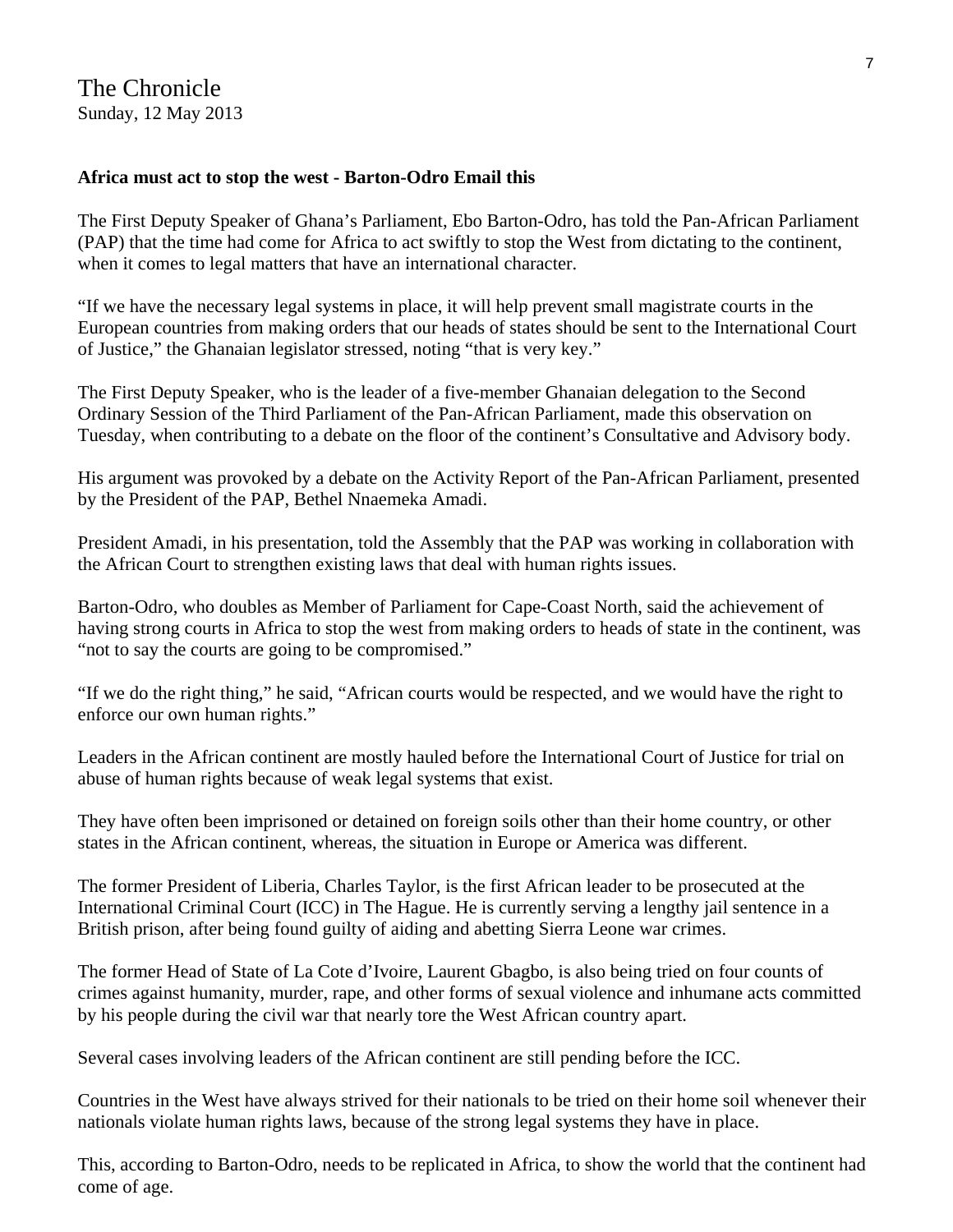Sharing his views with The Chronicle on the transformational drive of the PAP into a body with legislative powers, the former Deputy Attorney-General said: "that was a necessity."

He said when that is achieved, the continent would be able to combat cyber crimes, drug trafficking and other numerous problems individual member countries were struggling to address.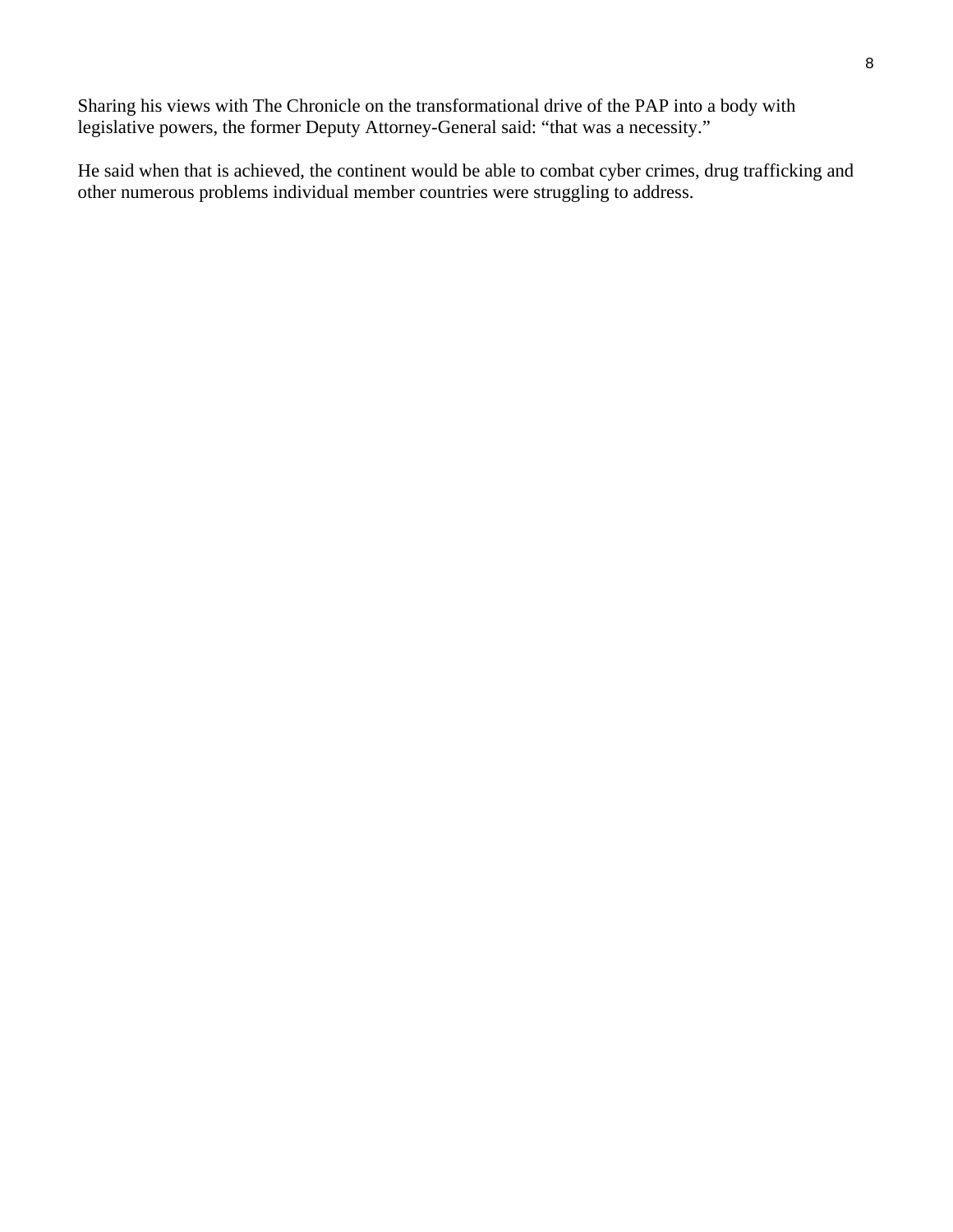Newstime Africa Saturday, 11 May 2013

#### **War criminals will be booked no matter how long they run**

A Coalition for Justice in Liberia (CJL) two days symposium geared toward training staffers on how to unearth and report gross human rights abuses, including war related massacres taking place around the world, ended here last week with both participants and facilitators pledging to work together in order to end a "culture of impunity" by perpetrators of genocides. Most of the speakers at the ceremony vowed that war criminals that are living in the US and Europe will eventually be booked no matter how long they will run or evade justice.

The conference was held at the Brooklyn City Center (City Hall) and brought together a group of hardcore international human rights activists, lawyers and representatives, some from the US Department of Justice and the Department of Homeland Security and Naturalization based in Washington D.C. They were: Kathy Roberts, Legal Director, Center for Justice and Accountability (CJA), Yonina Alexander, Legal Fellow (CJA), Dr. Christopher Hayden of the U.S. Department of Justice, and Dr. Abbey Weiss, Clinical Psychologist, Center for Victims of Torture (CVT) among others.

Liberian Human rights journalists were also among the panelists at the forum; among them were CIVITAS' Director Mr. Hassan Bilityand former Associated Press correspondent James Kokulo Fasuekoi. Mr. Bility who presently runs CIVITAS, a human rights group based in Liberia, suffered severe torture at the hands of Charles Taylor's securities prior to the fall of Taylor's regime. Bility spoke about his ordeals in the former dictator's prison and the process which led to his released. Taylor had agreed to free Journalist Bility but only if he Bility would agree to leave Liberia. Mr. Bility was later flown to Ghana, and then to the U.S. after the U.S. Embassy in Monrovia reached a compromise with the former warlord.

Journalist and author, Mr. James Fasuekoi who covered the civil war for more than a decade before escaping the country two years after Taylor became president, introduced a new dimension to the event. He screened vivid photographic slides of child-soldiers, mass starvation, massacres, warlords and rebel commanders, which brought fresh memories of the war. Some of Fasuekoi's war-images were so tasteless and ghastly that some members of the audience had to turn away from the screen. Among panelists for day two were University of Liberia Political Science Professor Alaric Tokpa and Mr. Tony Leewaye, a Minnesota based Liberian community mobilizer and social worker. Mayor Tim Wilson, Mayor of the City of Brooklyn Center was among U.S. officials who graced the event.

During the conference, participants /presenters spoke of gross human rights abuses including genocides carried out in Liberia with a focus on "people" whose actions one way or the other, led to the carnage and mayhem that characterized the 14 years brutal war. Other places where gross human rights violations have occurred in the past such as the East African country of Rwanda and Guatemala in South America were placed under the spotlight and U.S. human rights activists and lawyers attending the forum briefed the audience on the level of progress they have made so far in those countries in terms of prosecuting perpetrators of abuses and massacres via international justice systems.

It can be record that in early 2012, former leader of the defunct Liberia Peace Council, Dr. George S. Boley was deported to his native Liberia after US Immigration authorities found him guilty for his role in the alleged massacres of scores of civilians by his rebel Liberia Peace Council which seized a large portion of the southeastern region then occupied by Taylor's rebel National patriotic Front of Liberia during the country's civil war.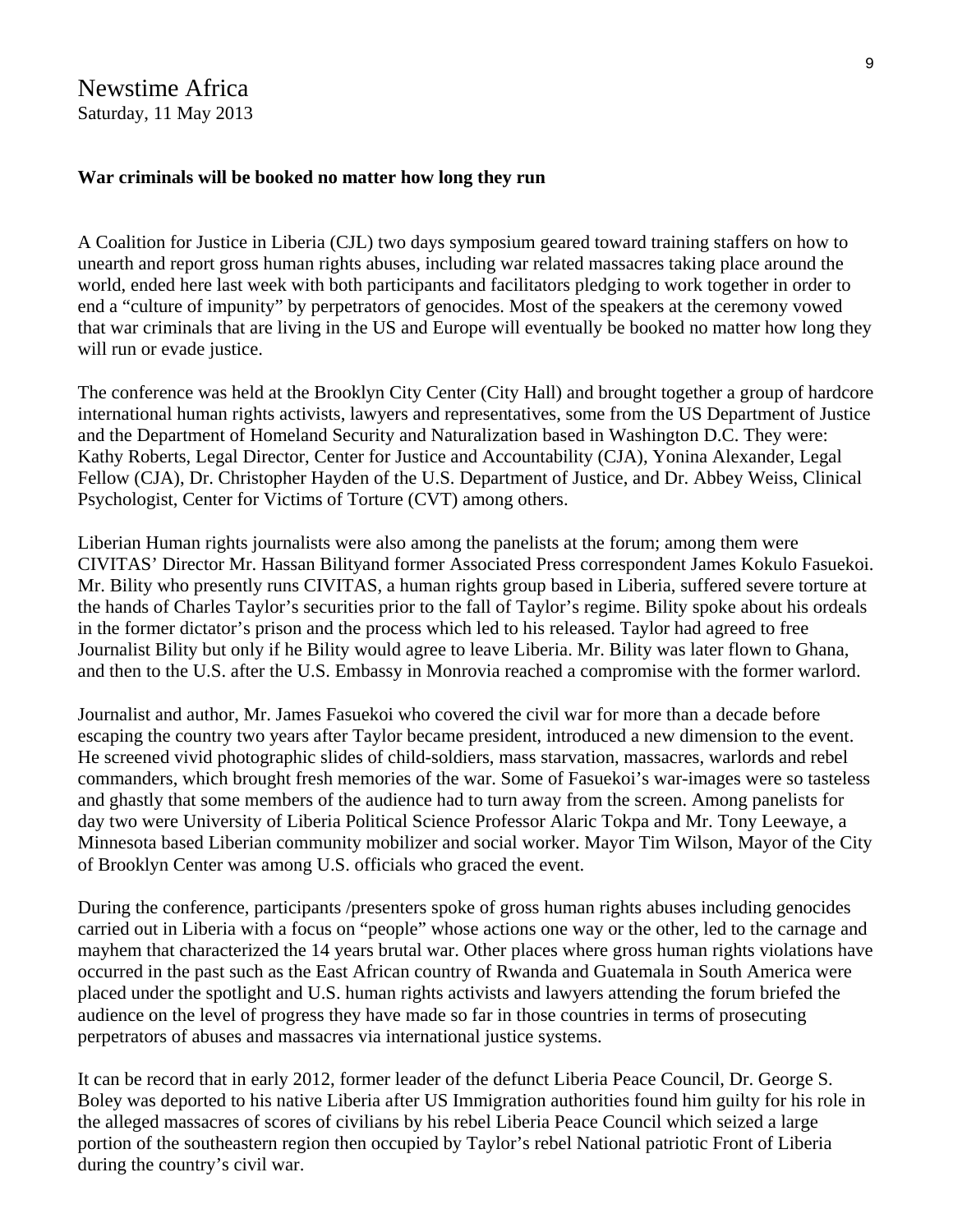Earlier, during opening remarks, founder and interim president of the Coalition for Justice in Liberia, Miss Lovetta Tugbeh, lamented the plights of vulnerable women and children throughout Liberia the wars and described both groups as the "most victimized." "Soldiers [rebels] forced men to rape their daughters in front of others…mothers were forced [by rebels] to have sex with their sons; sisters with brothers," Miss Tugbeh told the audience.

She urged the US States Department of Justice as well as the Department of Homeland to work hand in hand with rights groups in and out of the U.S. in order to track down and subsequently prosecute "perpetrators of heinous crimes against humanity" and not allow them use the U.S. as safe heavens.

Speaking further, the young rights activist assured the audience and victims of war that her new organization would not only limit itself to the provision of rehabilitation and trauma counseling for raped and war victims, but would also strive make free medical services available to them.

Former chairman and commissioner of the Truth and Reconciliation Commission of Liberia, Mr. Jerome Verdier was expected to speak on the topic: "Human Rights in Liberia & Stopping the Culture of Impunity.

However, Mr. Verdier along with several other guests including survivals of the July 1990 Lutheran Church and the June 1993 Carter Camp genocides that were expected to give testimonies, failed to appear. Both Mr. Sayon Nyanwleh and Mr. James Kpanneh Doe served as organizers and moderators for the occasion.

© 2013, Newstime Africa. All rights reserved. Newstime Africa content cannot be reproduced in any form – electronic or print – without prior consent of the Publishers. Copyright infringement will be pursued and perpetrators prosecuted.

Coalition for Justice in LiberiaWar criminals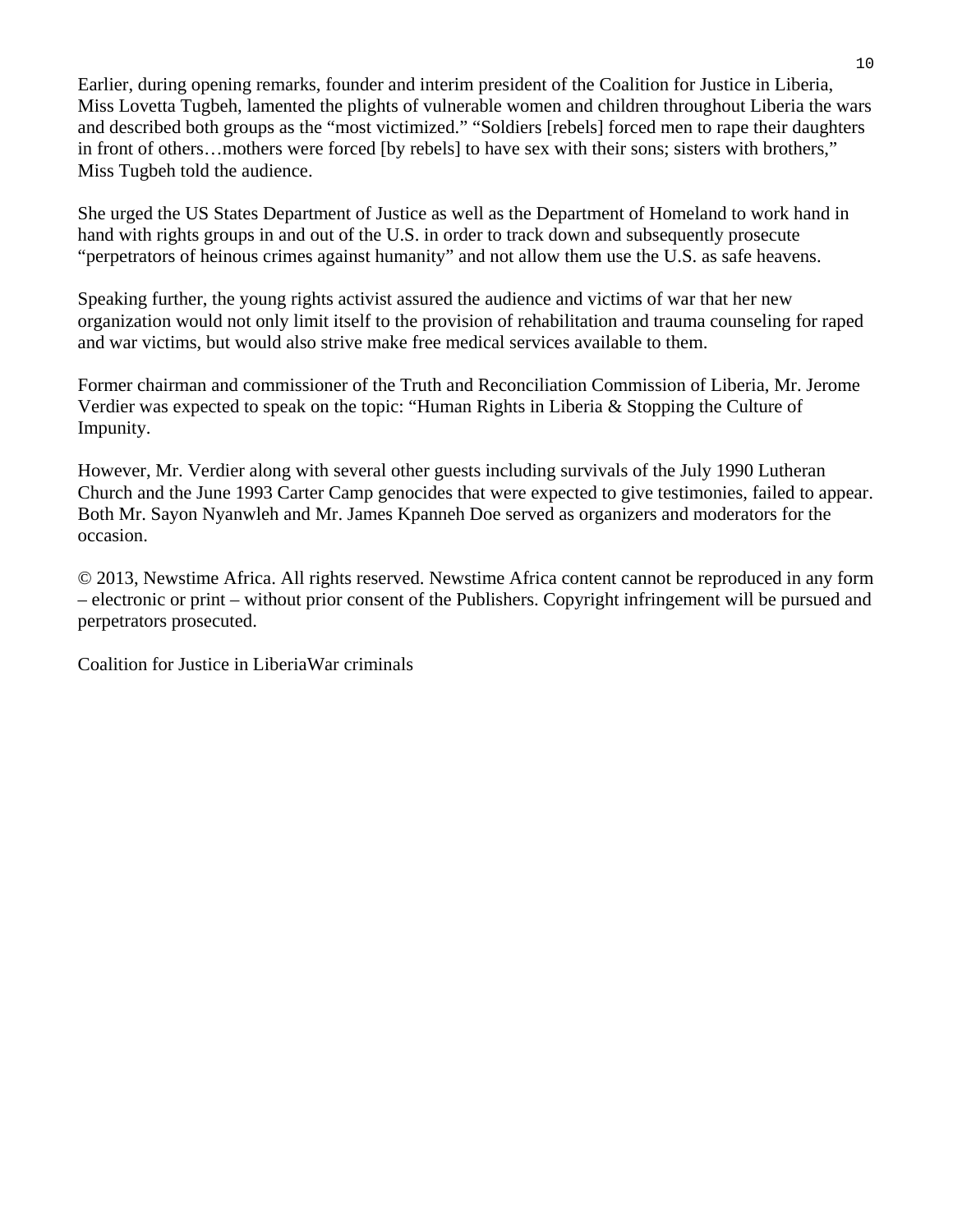# Prague Daily Monitor

Monday, 13 May 2013

### **Právo: Czech Rep pays for membership of nonsensical institutions**

The Czech Republic annually pays over three billion crowns for its membership of some 500 international organisations and institutions, some of which are rather exotic and seem nonsensical for the country, the daily Pravo writes Wednesday.

It cites an example of the International union for the Sun-Earth relations to which the Czech Republic pays 9000 crowns a year as a membership fee.

Besides, there is no survey of the exact number of such organisations and their benefit for the Czech Republic.

This is why the centre-right coalition government of Petr Necas (Civic Democrats, ODS), which calls itself the "government of budget responsibility," decided a year ago to check how much money was spent from the budget on the membership of international organisations.

Last June, the cabinet asked the ministers and heads of state institutions to submit a survey of their membership fees by October 2012, Pravo writes.

However, the list of international organisations in which the Czech Republic participates was completed only recently and the government should debate it soon. It includes 472 unions, federations, commissions, associations and agencies to which the country paid 3,3 billion crowns in 2011. A total of 473 Czechs work in them, according to the survey, but their actual number may be up to 550, the paper adds.

The document worked out by the foreign and finance ministers, Karel Schwarzenberg and Miroslav Kalousek (both TOP 09), respectively, for the government shows that the ministries are often not sure how many Czechs work in these international organisations and what benefit the membership of them brings.

Kalousek and Schwarzenberg have criticised the ministries for staying in some organisations only out of habit, Pravo says.

Consequently, the government wants to reassess the country's membership of international organisations. The Czech Republic may either leave some of them or at least try to lower the annual fees, Pravo says.

The government also agreed some time ago that the ministries would not accept any new membership without its consent. Besides, as from 2014, the membership fees will not be sent by the Foreign Ministry but each ministry will pay them alone from its budget, Pravo notes.

It writes that the highest fees are naturally paid to the most significant organisations, such as NATO, the U.N, international banks and the Organisation for Economic Cooperation and Development (OECD).

Pravo recalls that the defence sector paid over 0.5 billion crowns to NATO two years ago and the Czech Republic will also allocate 400 million crowns to NATO's new seat in Brussels.

The membership of The Council of Europe (CE) cost about 69 million crowns in 2011, and The World Health Organisation (WHO) and The International Labour Organisation (ILO) received 29.7 and 27 million crowns, respectively, from the Czech Republic.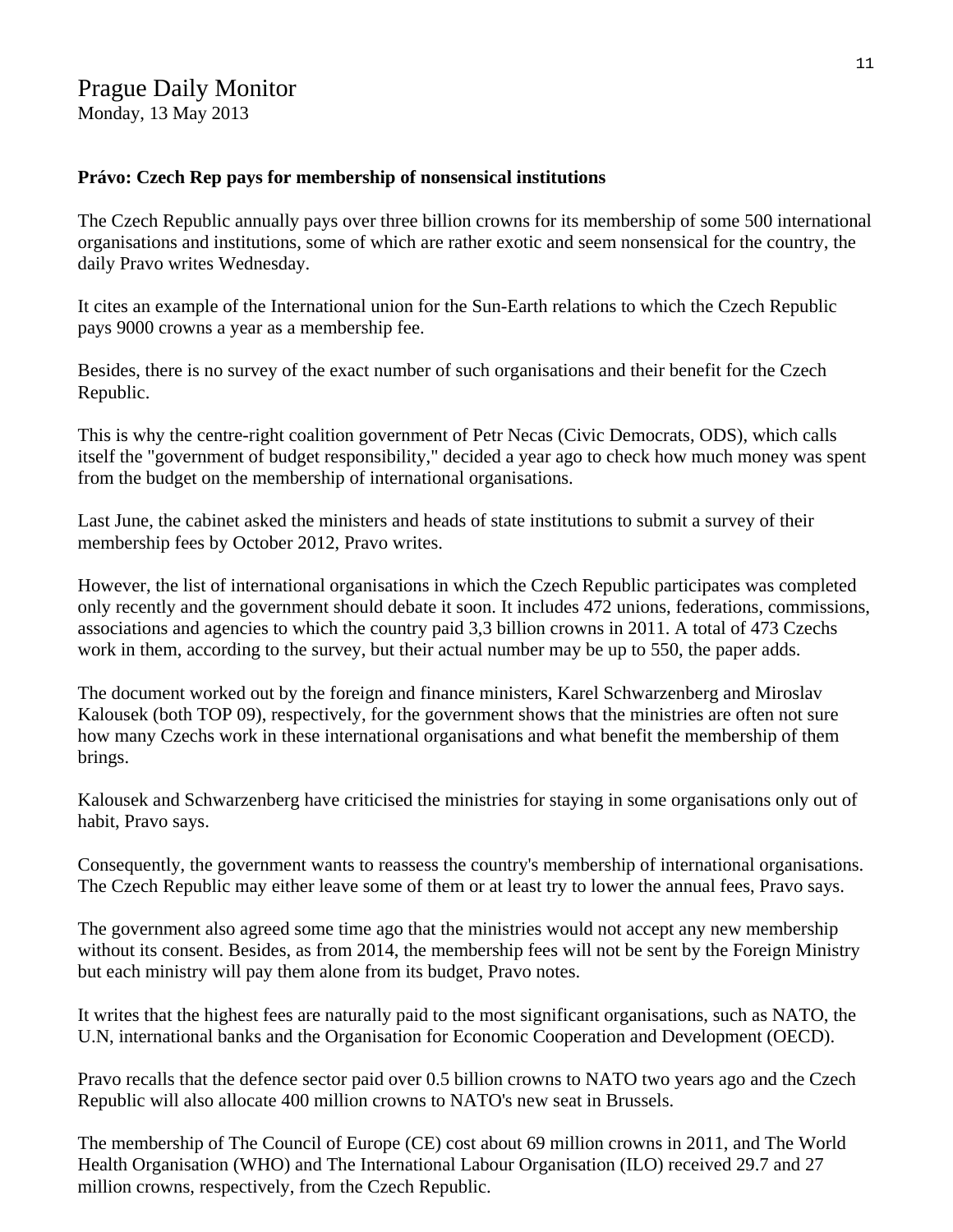While the membership of these organisations is definitely of key importance, the names of other institutions may raise doubts, Pravo says.

The Czech Republic, for instance, pays 11 million crowns for its membership of the Centre for the International Standard Serial Number (ISSN). Besides, it is a member of The International Association for Wind Engineering (IAWE), The von Karman Institute for Fluid Dynamics and the European Organisation for Astronomical Research in the Southern Hemisphere. However, fees to these organisations are considerably lower, Pravo writes.

The Foreign Ministry wants to set an example to other sectors, and this is why it has lately announced that it will leave The Hague Academy of International Law, The Peace Implementation Council for Bosnia and Herzegovina, the Pompidou Group as well as the Special Tribunal for Lebanon (STL) and The Special Court for Sierra Leone.

However, the Justice Ministry has criticised the decision to withdraw from the Lebanon Tribunal since no membership fees are paid to it and moreover, the Czech Republic has had its representative in it since January.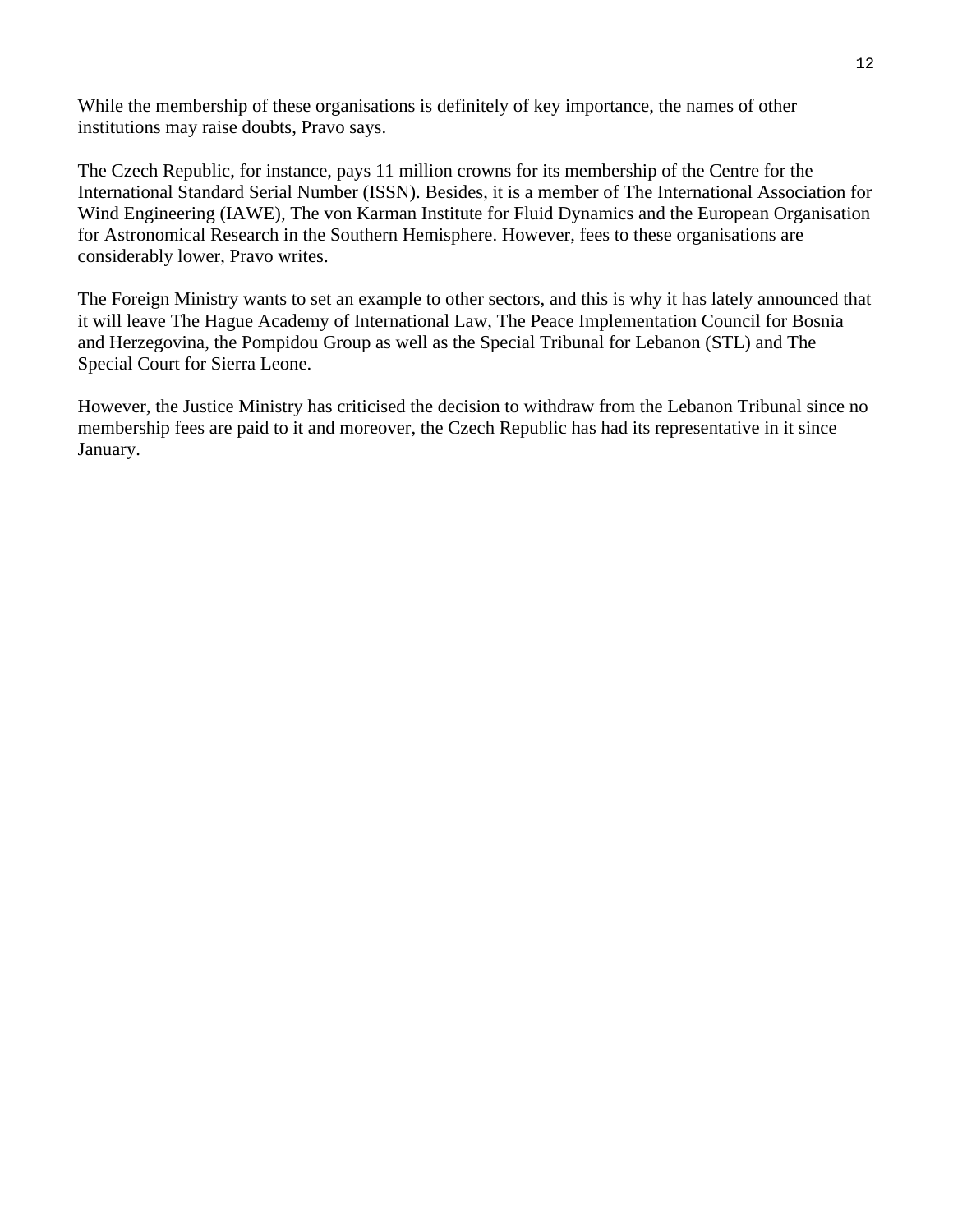# The Catholic Register

Saturday, 11 May 2013

## **Dallaire a voice for the children**

## Written by [Ruane Remy](http://www.catholicregister.org/arts/movie-news/itemlist/user/2080-ruaneremythecatholicregister)

Canadian Senator Roméo Dallaire asks Anzoyo Tsukia, "Is Joseph Kony the devil incarnate?" A rosary hanging from her neck, she replies that Kony looks normal but everything he does is diabolical. Tsukia is a former child captive of the Lord's Resistance Army (LRA), a guerrilla group led by Kony, a warlord who terrorized Uganda for 20 years. Now on the run in central Africa, Kony has a \$5 million bounty on his head and is wanted by the International Criminal Court.

The conversation between Dallaire and Tsukia occurs in a scene from Fight Like Soldiers, Die Like Children, a documentary about children forced either to fight as soldiers or to become sex slaves and "bush wives" during conflicts in places such as the Democratic Republic of Congo and South Sudan. The direct analogy with Satan is not far fetched. The film mentions the tactics of the LRA, why it was so successful at guerrilla warfare and why Kony freely used child soldiers for 25 years. But the use of child



soldiers extends far beyond the now-famous warlord.

*Senator Roméo Dallaire with Bwira Kapoto, a former child soldier, at the UN transit camp for ex-combatants in Goma, Congo. - Photo by Peter Bregg, used with permission of White Pine Pictures* 

Dallaire, as he treats each child interviewed as a soldier — a sign of respect for both the lives they've lived and the scars that linger — is haunted himself. During the 1994 Rwandan genocide, under his command as force commander of UN troops, 800,000 people were slaughtered over 100 days while the international community looked the other way.

But this documentary is not a repeat of Shake Hands with

the Devil: The Journey of Roméo Dallaire (2004), made by director Patrick Reed, who also directs Fight Like Soldiers, Die Like Children.

And despite appearances, this film is not an ode to the retired general as it follows him along some of the frontlines in Africa, meeting demobilized child soldiers and running the Romeo Dallaire Child Soldiers initiative. This initiative aims to end the use and recruitment of child soldiers through research, advocacy and security-sector training. (For more information, visit [www.childsoldiers.org](http://www.childsoldiers.org/).)

It becomes apparent early on that the part of Dallaire that was forged in Rwanda cannot exist peacefully anywhere else, if peace is even an option. His obsession with ending the practise of child soldiers, in combination with his growing celebrity as an author on the atrocities of war, is what makes him the most effective spokesman thus far at calling international attention to the dire situation of children as tools of war and what can be done about it.

There are about 250,000 child soldiers in 30 conflict zones worldwide, according to a White Pine Pictures press release. Even government forces in some conflicts have used child soldiers.

This movie is almost completely void of graphic images, but enough horror lies in knowing that, below the normalcy of daily life, there is great tragedy, behind the innocent faces of the kids who escape from the likes of Kony, there are great crimes committed both against them and by them. But throwing children